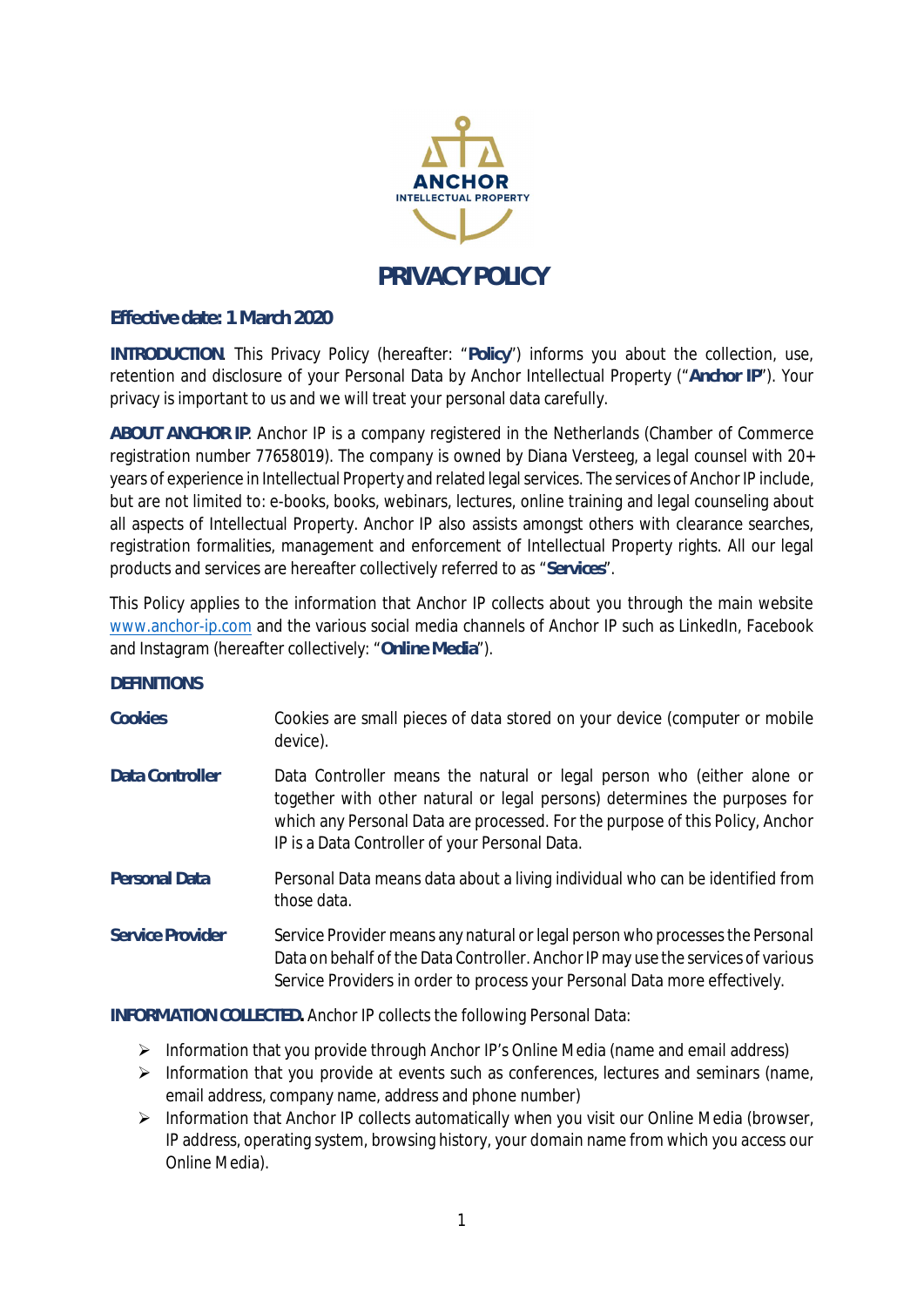**HOW WE USE YOUR INFORMATION**. Anchor IP collects and uses your Personal Data to:

- $\triangleright$  Provide our Services to you and to notify you of any changes in relation to the Services
- $\triangleright$  Answer your questions and give you customer support
- $\triangleright$  Send you information, such as newsletters, E-books, information about online training, if you consent to this
- $\triangleright$  Send you marketing emails, if you consent to this
- $\triangleright$  Analyze and monitor your usage of our Services and Online Media to improve them
- $\triangleright$  Send you invoices

**USE OF COOKIES.** Anchor IP uses Cookies to collect information as you navigate through our Online Media with the purpose to improve the user experience, and to analyze the interaction with our Online Media. We use the following Cookies:

- $\triangleright$  Cookies used for analytics, to analyze trends and interactions
- $\triangleright$  Cookies used for operations, to improve the user experience and functionalities of our Online Media
- $\triangleright$  Cookies used for marketing, to promote and market our Services

**HOW TO MANAGE COOKIES**. You can control the use of Cookies via your internet browser. Please note that if you reject or delete Cookies, the ability to use certain features of our Services or Online Media may be limited (or even impaired if you block all Cookies).

**SERVICE PROVIDERS.** We share Personal Data with Service Providers that perform services for us, including but not limited to mailing, email, invoicing, tax, accounting, payments, webhosting, and analytic services. These Service Providers may only use your Personal Data to the extent this is necessary for the performance of their services to Anchor IP.

**INTERNATIONAL DATA TRANSFER.** Where possible, Anchor IP will collect and process your information in the Netherlands or in the European Union, however it may happen that your information may be transferred to computers or servers located outside the Netherlands, where one or more of our Service Providers operate. These countries may not have the same data protection laws as in the European Union, but no transfer of your Personal Data will take place to a country unless there are adequate privacy laws in place. Your consent to this Policy followed by your submission of your Personal Data represents your agreement to such international data transfer.

**OPT-OUT / UNSUBSCRIBE.** With your consent, we may contact you by email to market our Services. If you would like to opt-out of further marketing communications, you can click the "unsubscribe" link at the bottom of any marketing email or send an email to: unsubscribe@anchor-ip.com. We will process your opt-out request as soon as possible (it may take 1-2 weeks so you may receive some further e-mails until your opt-out is processed).

Please note that your opt-out does not relate to general e-mails about invoicing, correspondence about our Services and other non-marketing related e-mails.

**YOUR DATA PRIVACY RIGHTS.** Depending on the country where you are located, you may have the following rights:

- $\triangleright$  Lodge a complaint with your local data protection authority if the data collection and usage by Anchor IP does not comply with the applicable laws
- $\triangleright$  Request access to the Personal Data we collect about you